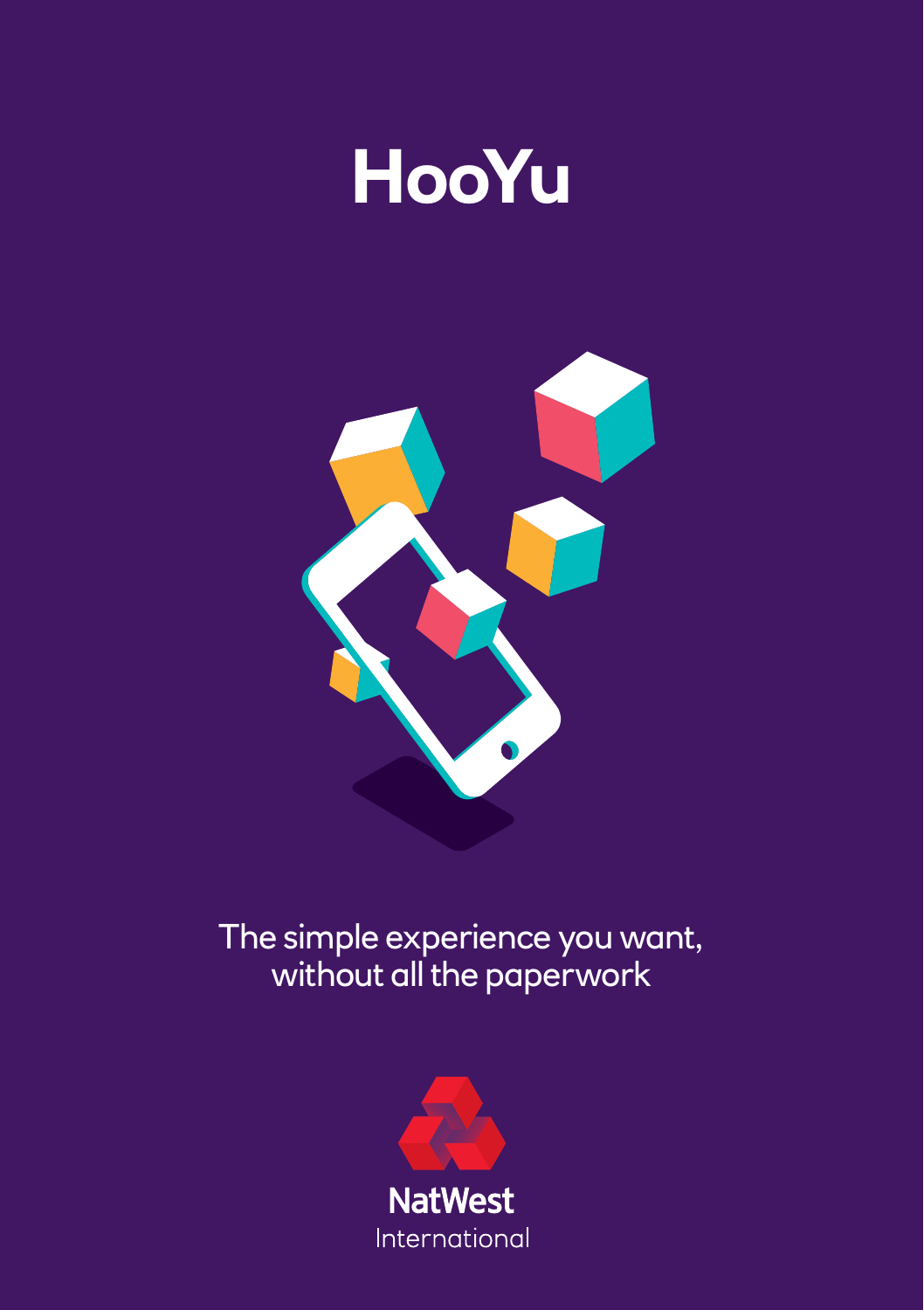### **Supporting our customers with HooYu**

Wherever you find yourself in the world, you'll always be able to find NatWest International.

Your account is easily accessible via mobile, telephone or online banking and we believe that opening or amending your account should be too. With NatWest International's identity verification partner, HooYu, you will be able to make the changes you want from your smartphone, anywhere and at anytime.

#### **What is HooYu?**

HooYu is a digital identification platform that verifies people using digital footprints, ID document authentication and facial biometrics. What does that mean for you? HooYu will ask you to take a selfie and pictures of your documents.

#### **Why use HooYu?**

HooYu is a convenient and efficient method of verifying people no matter where they are in the world. As well as being safer, it can be done in a short space time, provided you have all the documentation you need. We're confident your account will now be opened or amended much quicker through the support of HooYu.

#### **Is HooYu safe to use?**

HooYu is incredibly safe for you to use. It encrypts your connection to keep your data secure. Additionally, your details are permanently deleted from the HooYu platform when the bank receives the necessary information from you.

#### **When You Would Use HooYu**

You will be sent a HooYu link to complete when:

- Opening a Savings Account
- Opening a Current Account
- Obtaining a Mortgage
- Carrying out account amendments

This would be applicable regardless of whether it is a sole or joint account.

#### **Tips before starting the process**

- Ensure you have your proof of identity eg. passport or driving licence. The next page provides some of the typical documents we usually ask for but if you cannot provide them for whatever reason, please contact us to ask for more information.
- Ensure that all of your documents are in date or were created in the time scale specified.
- Give your smartphone camera a quick clean so that your selfie is clear and HooYu can easily verify you.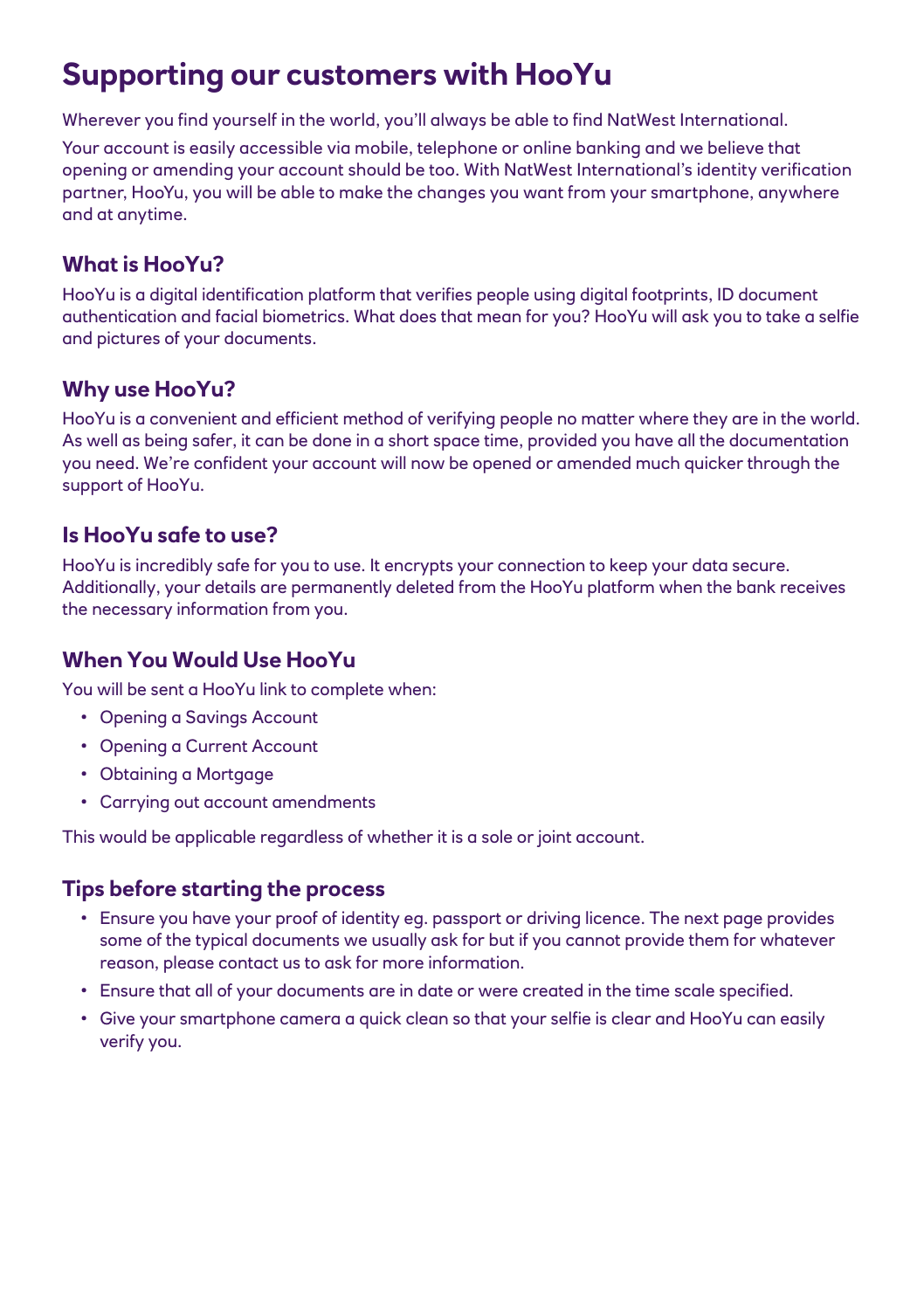## **Acceptable documents:**

Typical documents we accept include:

#### **Verification of Identity Example**

| <b>Document Type</b>   | <b>Additional Information</b>                                                                      |
|------------------------|----------------------------------------------------------------------------------------------------|
| Passport               | • Must be current, valid and signed                                                                |
|                        | • Must bear a photograph of your true likeness                                                     |
|                        | • Copies must be taken of the page(s) that verify the<br>passport number, signature and photograph |
| <b>Driving Licence</b> | • Must be current, valid and signed                                                                |
|                        | • Must quote full legal name                                                                       |
|                        | • Must bear a photograph of true likeness<br>of the individual                                     |